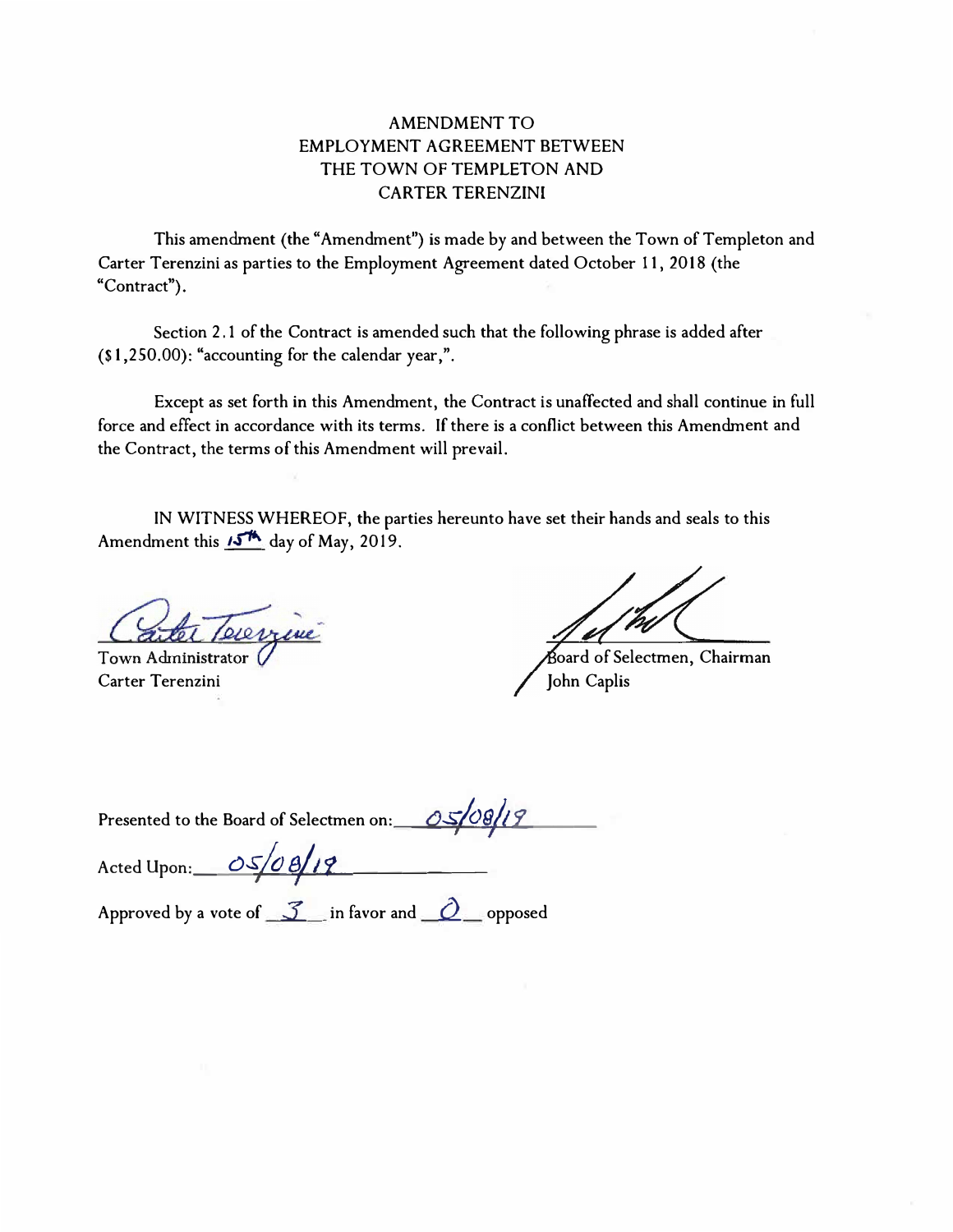## AMENDMENT TO POLICE CHIEF CONTRACT

This amendment (the "Amendment") is made by and between the Town of Templeton and Michael R. Bennett as parties to the Police Chief Contract dated July 21, 2016 (the "Contract").

The Contract is amended such that the following language is added to the end of the Section entitled "COMPENSATION": "The salary increases shall he made payable in installments corresponding to the Town's payroll schedule and accounting for the calendar year."

Except as set forth in this Amendment, the Contract is unaffected and shall continue in full force and effect in accordance with its terms. If there is a conflict between this Amendment and the Contract, the terms of this Amendment will prevail.

IN WITNESS WHEREOF, the parties hereunto have set their hands and seals to this Amendment this  $q$ <sup>th</sup>day of May, 2019.

**Town Administrator** Carter Terenzini **Michael R. Bennett** 

aut

Presented to the Board of Selectmen on: / *J* 

Acted Upon: 05/08/19

Approved by a vote of 3 in favor and 0 opposed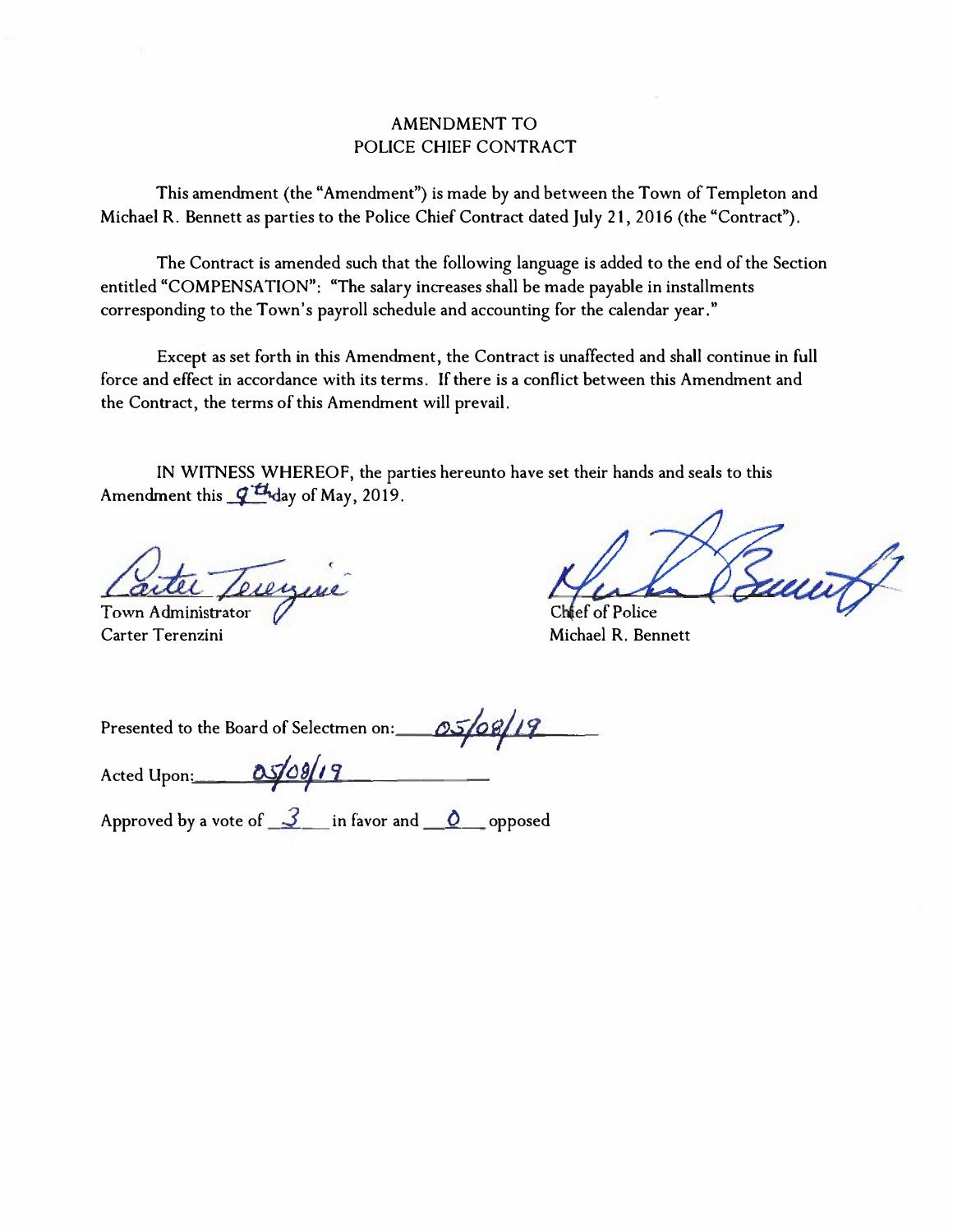#### AMENDMENT TO TEMPLETON FIRE/EMS CHIEF CONTRACT

This amendment (the "Amendment") is made by and between the Town of Templeton and David T. Dickie as parties to the Templeton Fire/EMS Chief Contract dated March 27, 2017 (the "Contract").

The Contract is amended such that the third sentence of Section 5 "SALARY" is stricken and replaced with the following: "The salary increases shall be made payable in installments corresponding to the Town's payroll schedule and accounting for the calendar year, subject to retroactive payments for any delays in conducting the performance review."

Except as set forth in this Amendment, the Contract is unaffected and shall continue in full force and effect in accordance with its terms. If there is a conflict between this Amendment and the Contract, the terms of this Amendment will prevail.

IN WITNESS WHEREOF, the parties hereunto have set their hands and seals to this Amendment this  $\mathcal{F}^{th}$  day of May, 2019.

 $\tilde{\phantom{a}}$ 

Town Administrator Carter Terenzini

 $\sim$ 

Fire/EMS Chief David T. Dickie

Presented to the Board of Selectmen on: *....... 0.5/09/19* 

Acted Upon: 05/08/19

Approved by a vote of *f* in favor and *O* opposed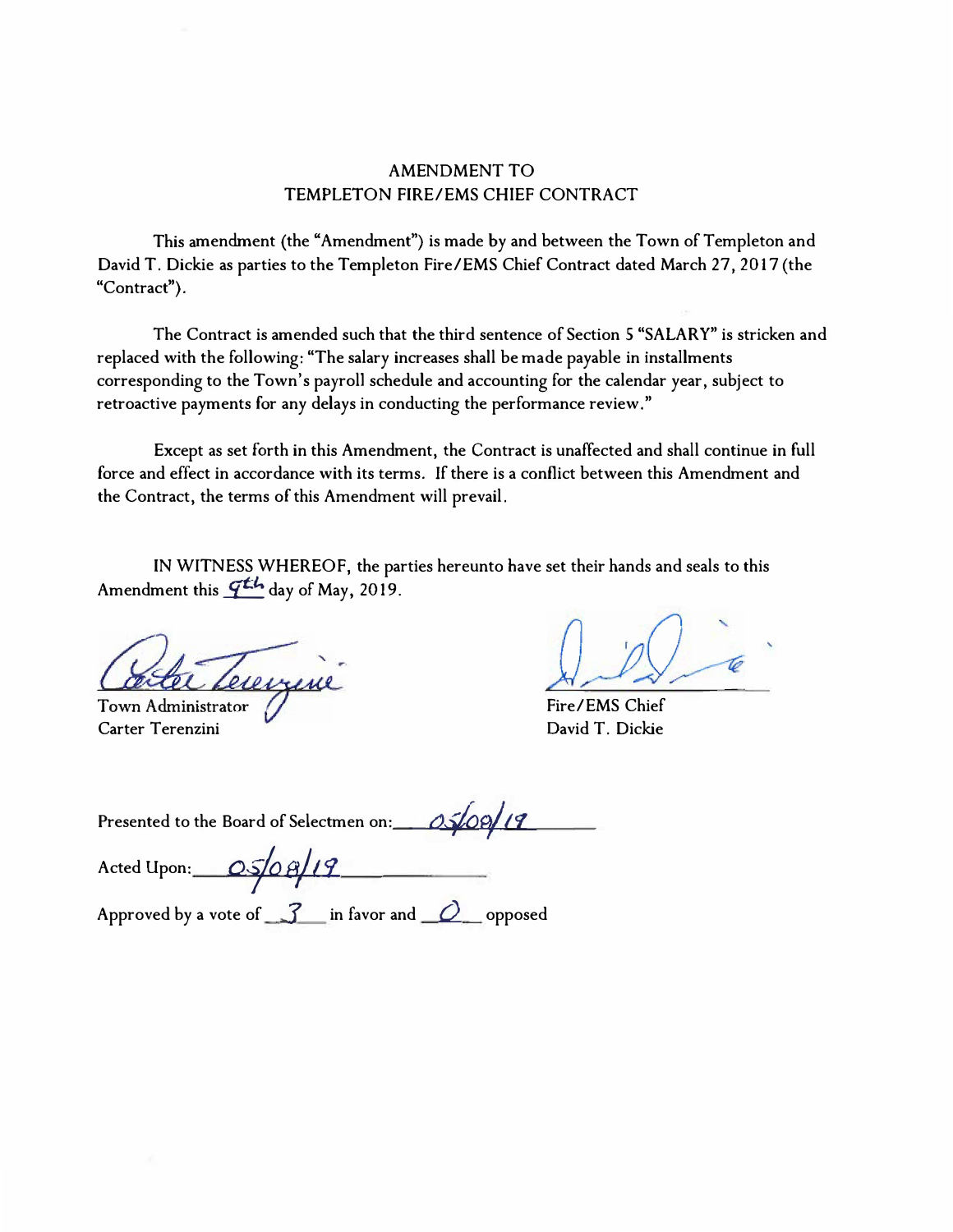# AMENDMENT TO EMPLOYMENT AGREEMENT BETWEEN TOWN OF TEMPLETON AND ROBERT SZOCIK FOR SERVICES AS DIRECTOR OF THE OFFICE OF PUBLIC WORKS

This amendment (the "Amendment") is made by and between the Town of Templeton and Robert Szocik as parties to the Employment Agreement dated October 10, 2018 (the "Contract").

The Contract is amended such that the following sentence is inserted at the end of Section Ill entitled "Salary": "The salary for the next two fiscal years shall be made payable in installments corresponding to the Town's payroll schedule and accounting for the calendar year."

Except as set forth in this Amendment, the Contract is unaffected and shall continue in full force and effect in accordance with its terms. If there is a conflict between this Amendment and the Contract, the terms of this Amendment will prevail.

IN WITNESS WHEREOF, the parties hereunto have set their hands and seals to this Amendment this  $\overline{q}$ <sup>th</sup> day of May, 2019.

Leveryere

Town Administrator Carter Terenzini

Director of Office of Public Works Robert Szocik

 $P$ resented to the Board of Selectmen on:  $Q \le \log_2 1.9$ 

Acted Upon: 05/08

Approved by a vote of  $\frac{3}{2}$  in favor and  $\frac{0}{2}$  opposed